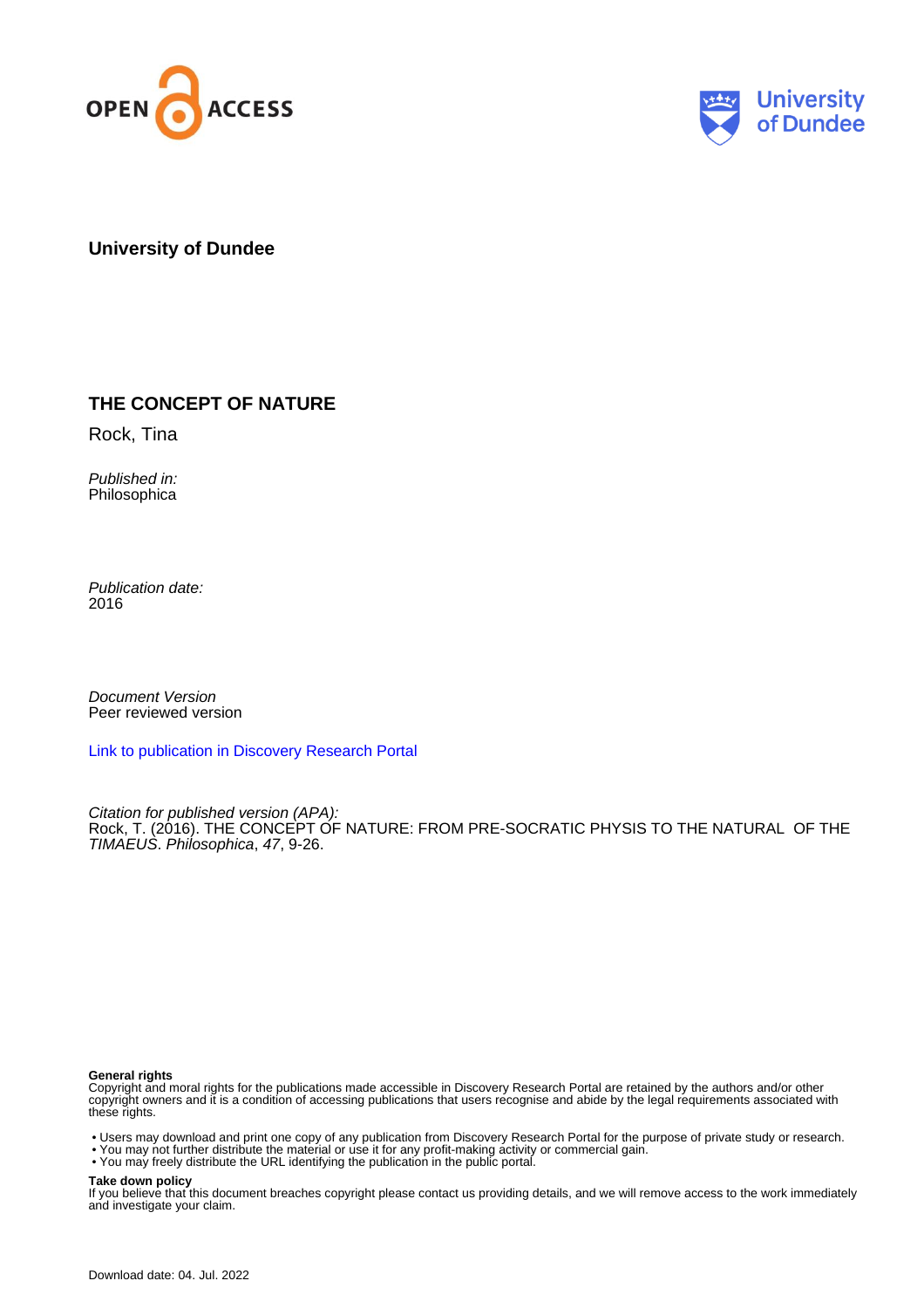## The concept of Nature –

 $\overline{a}$ 

# From pre-Socratic physis to the natural κόσμος of the *Timaeus*

## INTRODUCTION:

I will begin my attempt to rediscover a concept of 'Nature' that is neither mathematical nor the sum of all things that self-generate with a description of the understanding of 'physis' as a *concept of being*, by pointing out that it was used to describe reality as a living and organically developing whole. Furthermore I will show how this conception of reality implies a monistic unity of intelligible and essential as well as material aspects. I will then look at the developments that have ultimately lead to more the familiar understanding of Nature as mathematically describable or self-generating matter as well as the essence of something: In Eleatic thought on the one hand 'physis' slowly lost the status of a *concept of being* and became associated with mere materiality. In sophistic-scientific thought, on the other hand, the term came to denote only the essence or nature of something.

With these developments around 500 BCE the unity of reality as physis was thus slowly divided so that the term 'physis', not denoting the whole of reality anymore, could now be used to refer to either aspect: changing materiality or stable essence. Finally I will take a quick look at the conception of reality in Plato's *Timaeus.* Through a reintegration of the static intelligible and the dynamic material aspects in this dialogue Plato was able to propose a new view of reality that breached the Eleatic rift between the intelligible and the physical by describing a '*natural κόσμος'*.

#### 1 THE PRE-SOCRATIC ΦΥΣΙΣ – NATURE BETWEEN BEING AND BECOMING

When the earliest poets, scientists and thinkers looked at the world they saw one living organism: "The insight that the world is a system, is organic, therefore both orderly and alive, is the Greek view as far back as we have records." (Cairns,  $1961$ : xvii)<sup>1</sup> This world was

<sup>&</sup>lt;sup>1</sup>There are many contributions on the roots of the concept of 'physis' in Greek theology. One excellent if older example is Heidel (1910: 82ff), who claims that the λόγος περὶ φύσεως succeeds the μῦθος περὶ θεῶν in a natural transition. (idem: 89)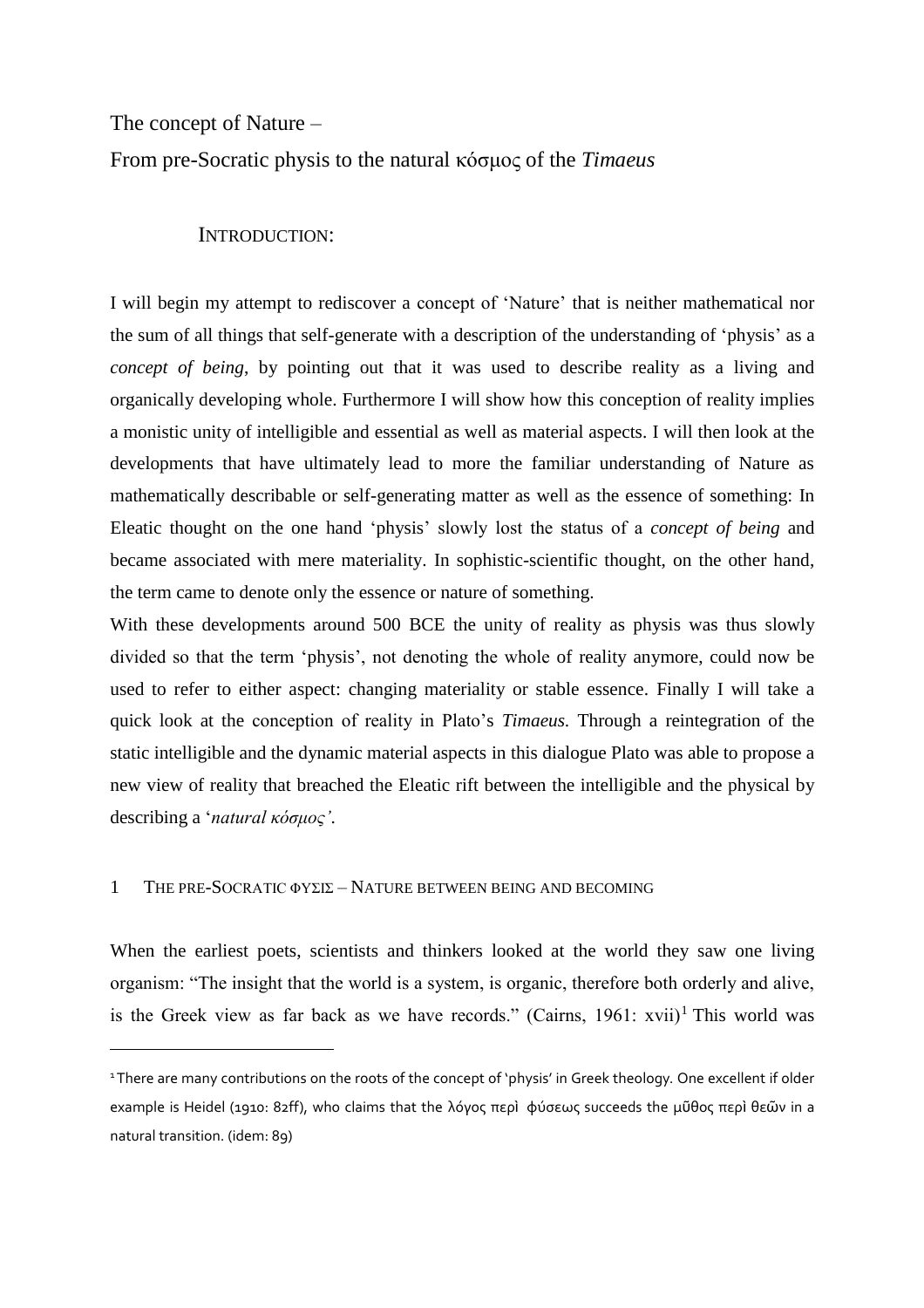characterized by materiality, growth and life. "This conception was to the Greeks so obvious that the fact of natural growth lay at the foundation of their thought. Growth implies life, and life implies motion. This is true of Greek thought always." (Heidel, 1910: 98) In the *Physics* Aristotle emphasises that the older thinker of physis (οἱ πλεῖστοι πλεῖστοι τῶν φυσιολόγων, Phys. 203b10) did not perceive the need to distinguish between a material cause and the cause for movement: "For the Monists [the φυσιολόγοι], as the word implies, one *archē* was sufficient to fulfil the two roles. They believed that matter was literally alive, whence the expression, "hylozoism" to qualify this doctrine." (Naddaf, 2005: 66)

This ancient concept of the world as physical and alive, as self-generating and self-ordering is expressed by the term 'physis'. But this term, as so many central concepts in ancient Greek philosophy, is facetted and conveys many overlapping meanings that developed and changed through time. The term 'physis' 2 in its early use mainly refers a) to growing and becoming life<sup>3</sup>, b) to origin or birth<sup>4</sup> and c) to nature (as the nature of something in contrast to the accidental properties)<sup>5</sup>. In later times the term 'physis' has also been used to refer d) to the material substrate of the world, and e) to Nature (as the sum of all beings that self-generate).<sup>6</sup> The term 'physis' as it was used in the times of Homer and Hesiod is fundamentally ambivalent and oscillated between 'becoming' and 'being'. This ambivalence can be traced back to the Indo-Germanic roots of 'physis': '\*bheu' was also used to refer to both 'growth'

as well as 'being'.<sup>7</sup> Just as the term '\*bheu' was used to describe the process of becoming<sup>8</sup> as

<sup>&</sup>lt;sup>2</sup> For a quite exhaustive list of the possible meanings of physis from the pre-Socratics until Aristotle see Heidel, 1910: 97.

<sup>3</sup> Physis as γένεσις.

<sup>4</sup> Physis as the beginning of a process – an aspect leading to the understanding of physis as material substrate (causa materialis).

<sup>5</sup> Physis understood as that which Aristotle will consider a final cause or efficient cause. In this sense 'physis' refers to the being of something, to its essence. Here some connection of becoming nature with intelligibility and essential structures is still evident.

<sup>6</sup> For example Bremer, 1989: 242. Even though Aristotle's investigation is not concerned with the φύσις τῶν ὄντων anymore, but the physis as such, he still insists that only a concrete hypokeimenon can have a nature (Phys. 192b34). See also Mannsperger, 1969: 11. Our more abstract understanding of Nature as a term that refers to the sum of self-generating beings is a rather late development.

<sup>7</sup> For an etymological investigation of this root see Mannsperger, 1969: 38.

 $8$  See for example Heidel, 1910: 96; Diller, 1939: 242; Heinimann, 1945: 94 or Kahn, 1960: 201.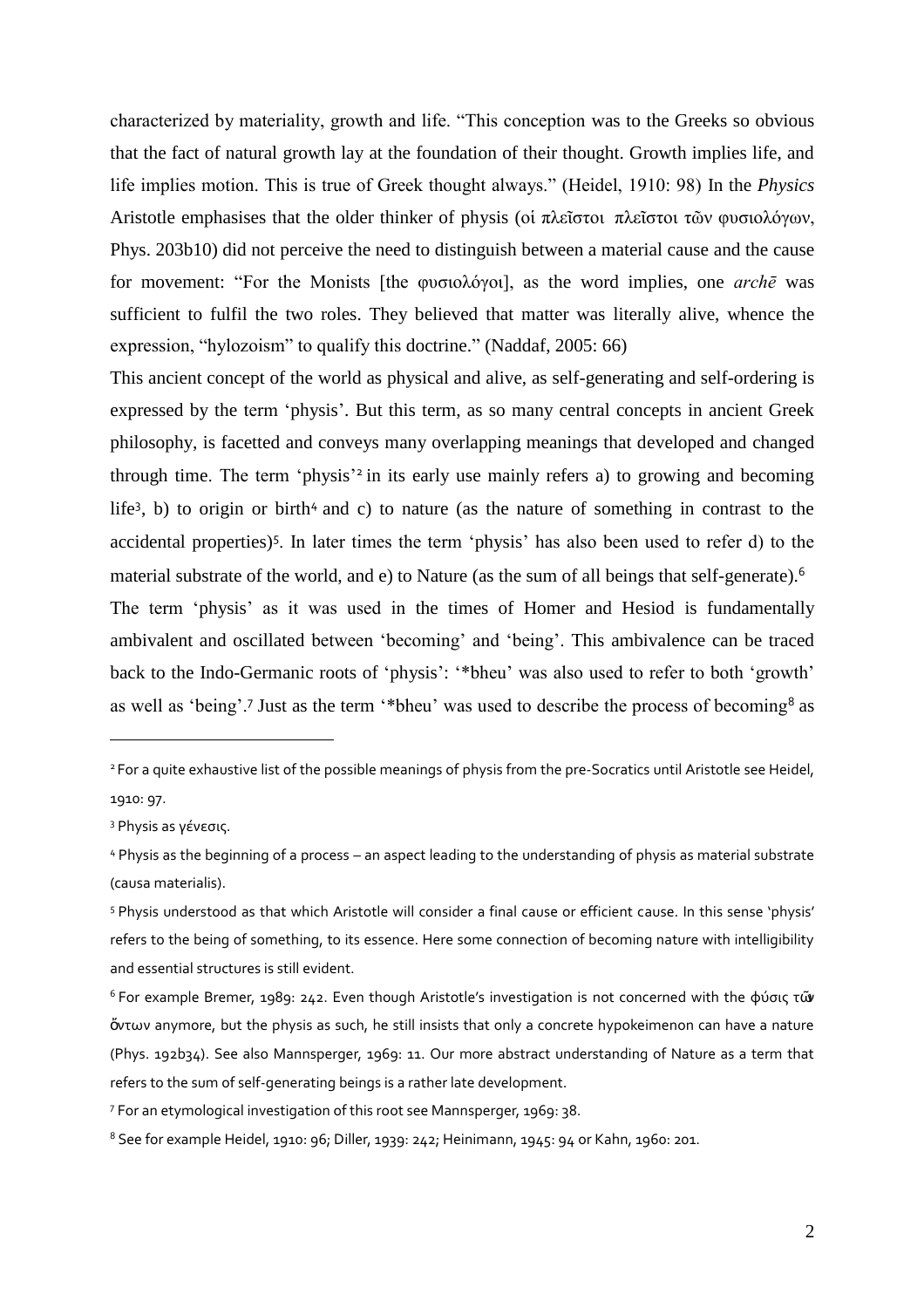well as the effect of stability that results from this process of becoming<sup>9</sup>, 'physis' was not only used to refer to growth and the process of becoming<sup>10</sup>, but also to refer to the stability within the process, the nature (the essence or the being) of that which is growing.<sup>11</sup> The earliest known use of the term therefore combines two aspects, namely physis as (a) the process of becoming and as (b) the nature (or later essence) of something. <sup>12</sup> Accordingly the meaning of 'physis' in *ancient thinking* is probably translated best as *becoming being (*i.e*. becoming nature)*.

To clarify and support the claim that 'physis' was used to refer to *becoming nature* I will look at the earliest known use of 'physis' in Homer's *Odyssey*, where the term is used once to characterize a herb:

Saying this, Argeiphontes gave me the herb, which he had unearthed and showed me its physis: the root was black, but the flower was like a kind of milk (Homer, Odyssey: X. 302)

The first thing to note about this passage is that it suggests that the physis of something can be pointed out or shown. But in order to show the physis of the herb, it has to be unearthed, so that the whole growth of the plant is visible. The blossom alone cannot show us its true nature. Only the entire plant considered as a becoming living structure – considered as a whole, from its roots in the past to its present bloom – displays how the plant has 'become' and what physis it possesses.<sup>13</sup> What this plant is now, its present nature and therefore its essential and accidental properties are the result of its becoming.

In Homer, *phusis* designates the whole process of growth of a thing from its birth to its maturity. This is compatible with a linguistic analysis of the word *phusis* which shows that the fundamental and etymological meaning of the term is that of "growth," and that, as an

<sup>9</sup> See for example Kirk, 1962: 228 or Vlastos, 1975: 19.

<sup>10</sup> An aspect emphasized by its root φύειν/φύεσθαι.

<sup>&</sup>lt;sup>11</sup> See Mannsperger, 1969: 41 and especially 45-52.

<sup>&</sup>lt;sup>12</sup> The term 'physis' as the essence or nature of something in earliest thought only applies to concrete material things. But the character of these concrete things on which the term 'physis' can be applied to also evolves from concrete beings or groups in earlier thought (f.e. Gorgias, DK 82B11a or Aischylos, Prom. 488-490) to the world as a whole like in Plato's *Meno* (81c5-d5) or Nature as a whole in Aristotle's *Metaphysics* (1005a31). Therefore Aristotle can still claim that, καὶ ἐν ὑποκειμένῳ ἐστὶν ἡ φύσις ἀεί (Phys. 192b34), even though he sometimes uses the term 'physis' to refer to Nature as a whole.

<sup>13</sup> See Bremer, 1989: 243.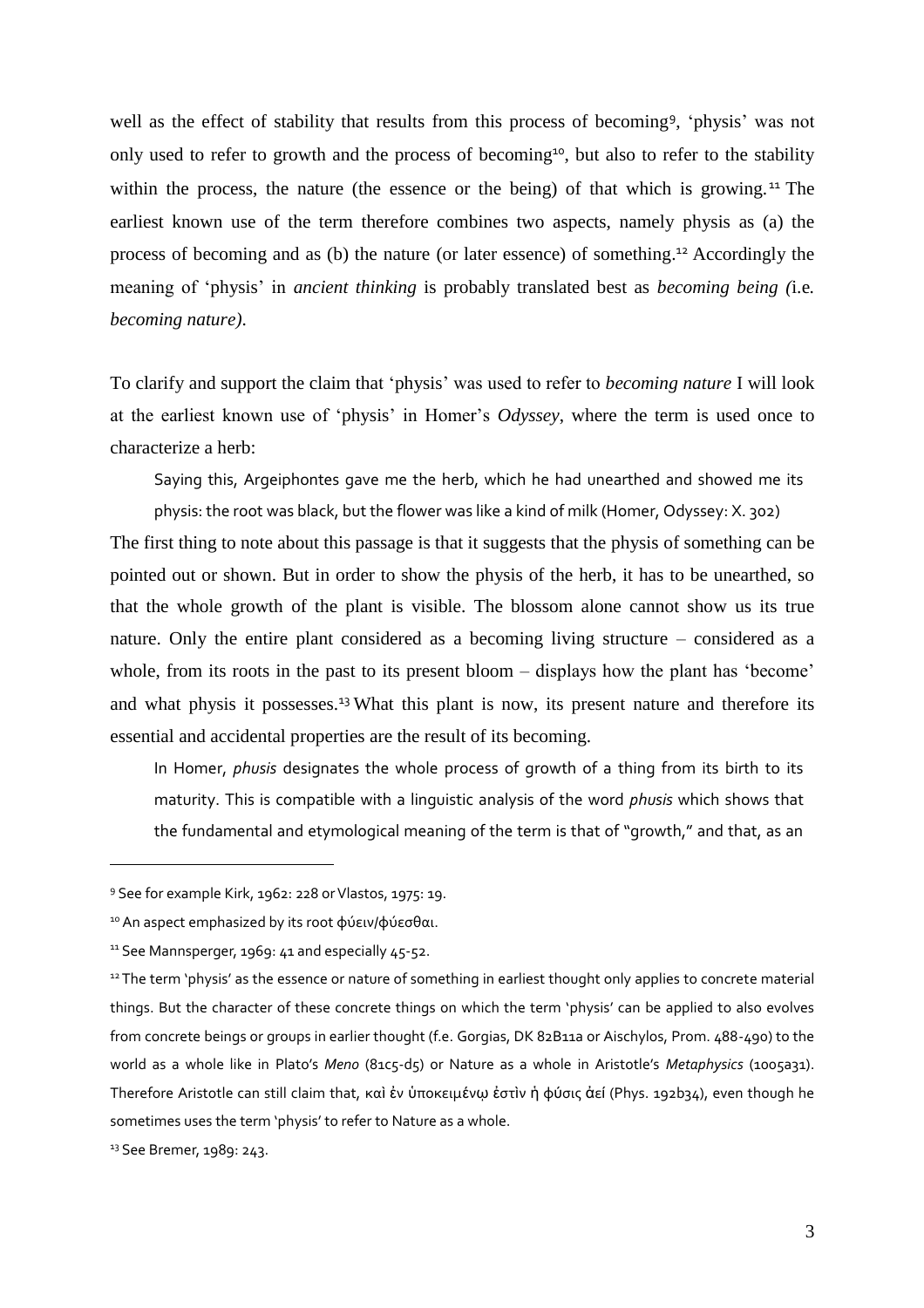action noun ending in –sis, it means "the (completed) realization of a becoming" – that is to say, "the nature of a thing as it is realzed, with all its properites." (Naddaf, 2005: 34)

So in Homer the term 'physis' did not refer to some substantial or timeless core behind a moving and changing reality, nor did it refer to some abstract ideal shaping changing reality – it was an inseparable part of growing and becoming nature.<sup>14</sup> 'Physis' was not only used to refer to the *becoming nature* of plants, but to the *becoming nature* of beings in general. So the nature or essence of every being (φύσις τῶν ὄντων) could be considered a result of its becoming.<sup>15</sup>

#### 2 THE UNITY OF REALITY: ΦΥΣΙΣ AS A CONCEPT OF BEING

Even though the term 'physis' does not play a prominent role in the early Ionian writings,

[...] the vast majority of commentators, both ancient and modern, concur that the primary goal of written pre-Socratic works was to provide a *historia peri phuseōs*, an investigation into the nature of things. In conjunction with this, pre-Socratics, beginning with the early Ioninans, took "all things" (*ta panta*) or "the universe" (*ta pan* or *to holon*) as their primary object of study. In the expression *historia peri phuseōs,* i tis this comprehensive sense that must be understood by the word *phusis*. (Naddaf, 2005: 64)

The term 'physis' can thus be considered a central concept in pre-Socratic thought, used to elucidate the nature of *all reality*, not merely the physical cosmos or the sum of what creates itself. We can deduce the importance of this concept mostly form the way later thinkers refer to the pre-Socratics and their use of the expression. Aristotle talks about the 'φυσικοί' (Phys. 184b15-19, or Met. 1026a4-6), and the 'φυσιλόγοι' (Met. 986b14, 989b30-1, 992b4-6) when talking about the pre-Socratics. A further indication for the central role of 'physis' is that most

<sup>14</sup>See Bremer, 1989: 242. Furthermore Diller, 1939: 242, as well as W. Schadewaldt, 1960: 908.

<sup>&</sup>lt;sup>15</sup> This use of the term 'physis' as referring to the process of becoming as well as to the result of this process is not as rare as some authors, like for example Burnet or Ross, have claimed. In response to this W.A. Heidel claims that "Greek philosophy did, indeed, seek the permanent amid the flowing; but, as the first determined effort of the human mind to frame a science, it sought an explanation of the fleeting phenomena. This explanation it found ultimately in that which abides, and gave to it various names: but it was not the permanence, but the causality, of the ὑποκείμενον to which, as scientists, the Greek philosophers devoted their chief attention." (1910: 82) This leads him to defend a much more dynamic concept of 'physis', at least in earliest Greek philosophy. See also Clay, 1996: 33.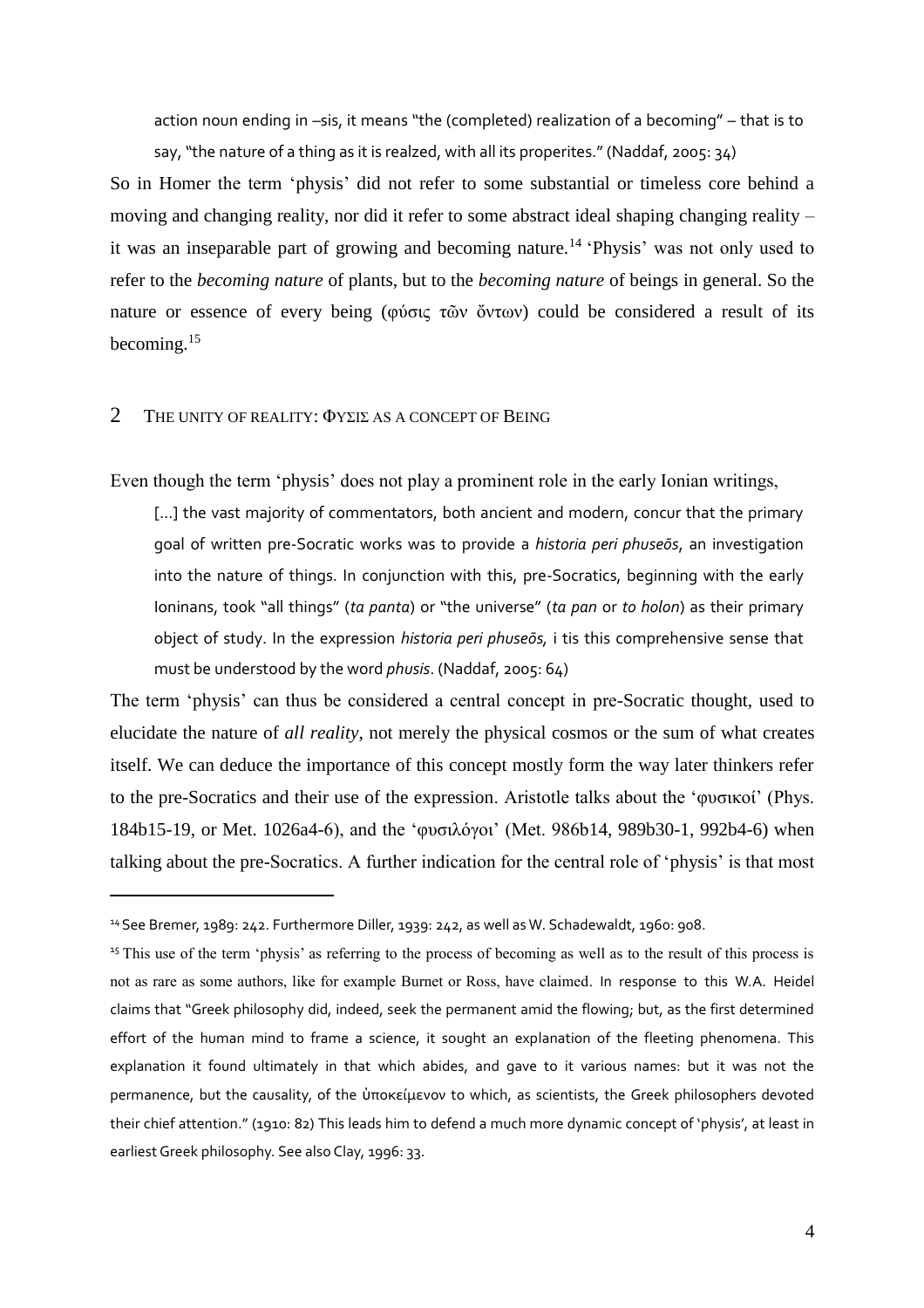of the early writings were handed down with the title 'Περὶ φύσεως'<sup>16</sup>. Even if these titles in all likelihood were not chosen by the authors themselves, but attached to these works in later times, they still give an indication as to how deeply the work of the earlier thinkers was connected with this concept. But the title '*On nature'* (περὶ φύσεως) does not merely imply a study of physical nature, but a general investigation into the nature of things (φύσις τῶν ὄντων):

Physis is, of course, the catchword for the new philosophy. [...] The early philosophers sought to understand the 'nature' of a thing by discovering from what source and in what way it has come to be what it is. This was as true for the detailed study of man and of living things, as for the general theory of the world as a whole. [...] Hence it is that physis can denote the true nature of a thing, while maintaining its etymological sense of 'the primary source or process' from which the thing has come to be. 'Nature' and 'origin' are combined in one and the same idea. (Kahn, 1960: 201)

Physis does not refer to inert matter or for the material principle out of which the world was generated, but it also refers to *becoming nature* and thus to the becoming essence of world, which also includes man and his relation to the world. The concept of 'physis' is thus not restricted to cosmological matters, but it has implications on epistemological, metaphysical and anthropological questions.

A number of texts strongly suggest that the *phusis* of "all there is" refers not only to what we call cosmology, but also to the origins and development of human beings and their social organisations and politics. In the final analysis, this may very well be the general meaning of the expression historia peri phuseōs. (Naddaf, 2005: 35)

The kind of being referred to through 'physis' is not an unchanging, ideal or abstract entity that hides behind moving nature. This kind of being is an integral part of changing and becoming reality. As such 'physis' does not only refer to the becoming existence of organic nature, it conveys the *becoming nature* of every being. While is true that this connection between 'physis' and (μὴ) ὄντος is not very common, there are some references to their identification in the titles of pre-Socratic writings (with reference to Melissus and Gorgias).<sup>17</sup>

<sup>&</sup>lt;sup>16</sup> Other titles given to the works of the pre-Socratics were πάντα (alles) and περί τῶν μετρώρῶν (on the things in the heavens, which was often used with the added 'and underneath the earth'). For a thorough investigation into the role of the 'περι φύσεως' title, see Schmalzriedt: 1970.

<sup>&</sup>lt;sup>17</sup> See DK 30 A 4 (Simplikios, De caelo 557,10, in Phys. 70,16) or DK 82 B 3 (Sextus Empiricus, Adv. math. 7,65).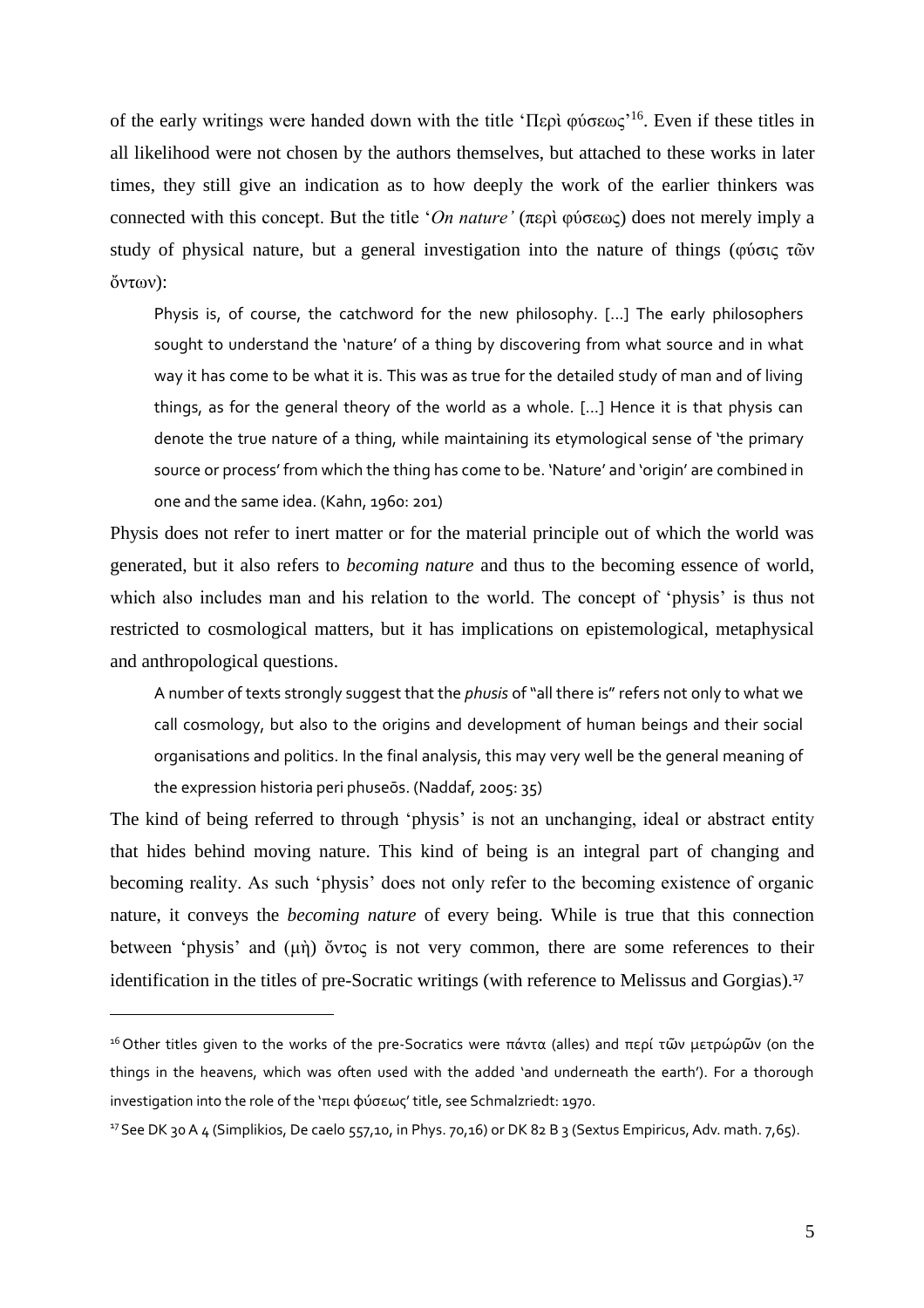Another way to conceive 'physis' as a concept of being is to claim that the nature of every single being (physis τῶν ὄντων) is the result of its becoming and thus the early περὶ φύσεως should also be understood as metaphysical περὶ πάντων, since there is more evidence for the connection between περὶ φύσεως and περὶ πάντων, than for the connection between 'physis' and 'ὄντoς'. (For example Heraclitus, DK 22B1, or Aristotle Met. 988b27.) Who spoke about περὶ φύσεως did not only speak about physical nature, but about everything.<sup>18</sup> This means that ultimately the "Gegenstand der vorsokratischen Theorien [...] ist buchstäblich "alles", nicht die "Natur". Der Naturbegriff bezeichnet keinen Gegenstand, sondern eine charakteristische Fragestellung, der eine charakteristische Methode der Beschreibung und Erklärung entspricht." (Heinemann, 2001: 247*). Thus physis thus should be understood as a concept of being, a concept that refers first and foremost to the kind of being things have and therefore a concept far more analogous to εἶδος and οὐσία then to matter, nature or κόσμος.*

# 3 THE DIVISION OF REALITY: ΦΥΣΙΣ AS EITHER ESSENCE OR MATTER

 $\overline{a}$ 

With Eleatic thought on one hand and with the emerging natural sciences on the other a shift happened in the Greek conception of reality. At this point I want to emphasise that in referring to these developments I am merely concerned with the general interpretation of these thinkers and I am making no claims as to the adequacy of these interpretations. Thus for example in what follows I do not intend to claim that Parmenides was the thinker of static being, but I am merely referring to the way he was generally interpreted and how his thought influenced later thinkers.

Parmenides as well as Empedocles are usually considered thinkers that reduced 'physis' to the aspect of material becoming and physical reality. There is some textual basis for this reading – depending on the interpretation this reduction is at least implicitly present in Parmenides'

 $18$ There are arguments against the theses, that the investigation into nature is related to an investigation of the whole of existence. Consider for example Aristotle, De part. Anim. 641a36-b1. Here he argues that the rational aspects of the soul cause no movement and therefore possess no physis. But the way Aristotle argues this point implies that the connection between an investigation περὶ φύσεως and περὶ πάντων must have had some influence, so much so, that it became necessary to argue explicitly against this idea.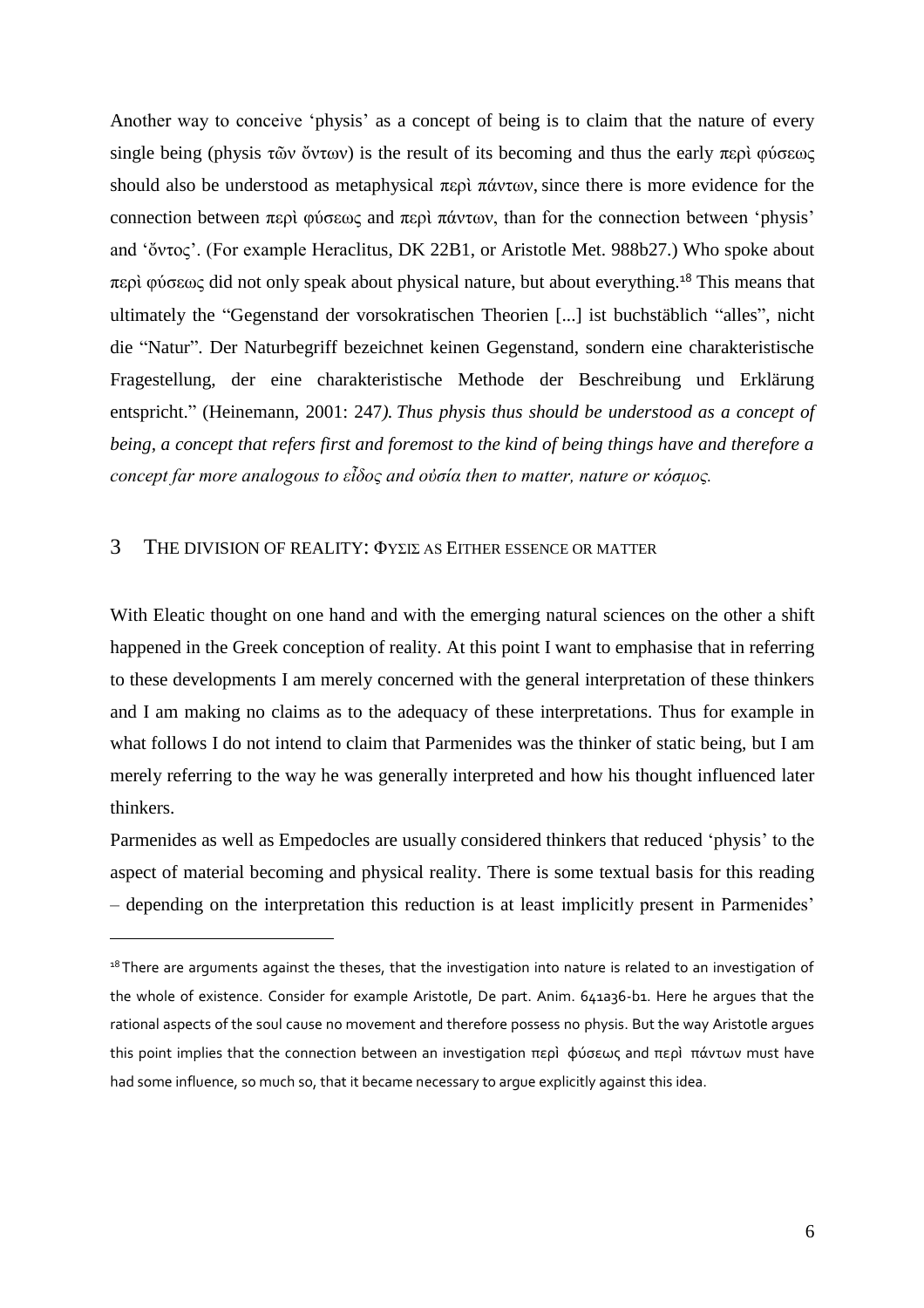thought<sup>19</sup>, Empedocles on the other hand makes it explicit.<sup>20</sup> Thus within Eleatic thought, as it is usually interpreted, 'φύσις' is merely a general name for becoming and thus belongs to the realm of δόξα. But however we are to interpret the didactic poems by Parmenides and Empedocles, it is undeniable that these works were received in a certain way, which informed later philosophy substantially.

The distinguishing marks of the Eleatic influence is most pronounced on the level of logic, where the Eleatic tradition inspired logic as an ideal form for thought, which is precise and free of ambivalence or contradictions. On the cosmological level there is an influence leading to the strict separation of stable *true reality* from changing *apparent reality*. This is a separation of the world *as it can be experienced* and the world *as it can be thought without contradictions*. The influence of Eleatic thought within the realm of logic and of cosmology lead to a disengagement between what was considered intelligible true reality and the world of mere appearance, which is physical and can be an object of experience.

But at the same time within sophistic and scientific thought, the term 'φύσις' developed in a rather different direction. In the sophistic and scientific thinkers there seems to be an opposing tendency to reduce 'physis' to its essential aspect. While the sophists took 'physis' to denote the true essence of being and distinguished from its aspect of becoming,<sup>21</sup> in the emerging

<sup>&</sup>lt;sup>19</sup> A strong indication is the fact that the term is used only in the second half of the poem, concerned with the illusions mankind considers real. F. Heinimann argues that to understand the role of physis in Parmenides' thought it suffices to read DK 28B10 and DK 28B19 together (Heinimann, 1945: 89) In DK 28B10 the Goddess does not only attempt to explain the ether, the sun, the moon and the heavens, but also their becoming, which is referred to with the term 'physis'. Taking furthermore DK 28B19 in consideration (Οὕτω τοι κατὰ δόξαν ἔφυ τάδε καί νυν ἔασι καὶ μετέπειτ' ἀπὸ τοῦδε τελευτήσουσι τραφέντα· τοῖς δ' ὄνομ' ἄνθρωποι κατέθεντ' ἐπίσημον ἑκάστῳ.) F. Heinimann argues that the connection between naming and change become clear – processes of change become more real when given a name.

<sup>&</sup>lt;sup>20</sup> In DK 31B8 Empedokles writes: ἄλλο δὲ τοι ἐρέω· φύσις οὐδενός ἐστιν ἁπάντων θνητῶν, οὐδέ τις οὐλομένου θανάτοιο τελευτή, ἀλλὰ μόνον μίξις τε διάλλαξίς τε μιγέντων ἐστί, φύσις δ' ἐπὶ τοῖς ὀνομάζεται ἀνθρώποισιν. (I will tell you another thing: There is no becoming (φύσις) of mortal things, or an End in inauspicious death; but merely mixture and changes of this mixture. Becoming (φύσις) is just a name for these things introduced by humans.

 $21$  See Heinimann, 1945: 95 and 106.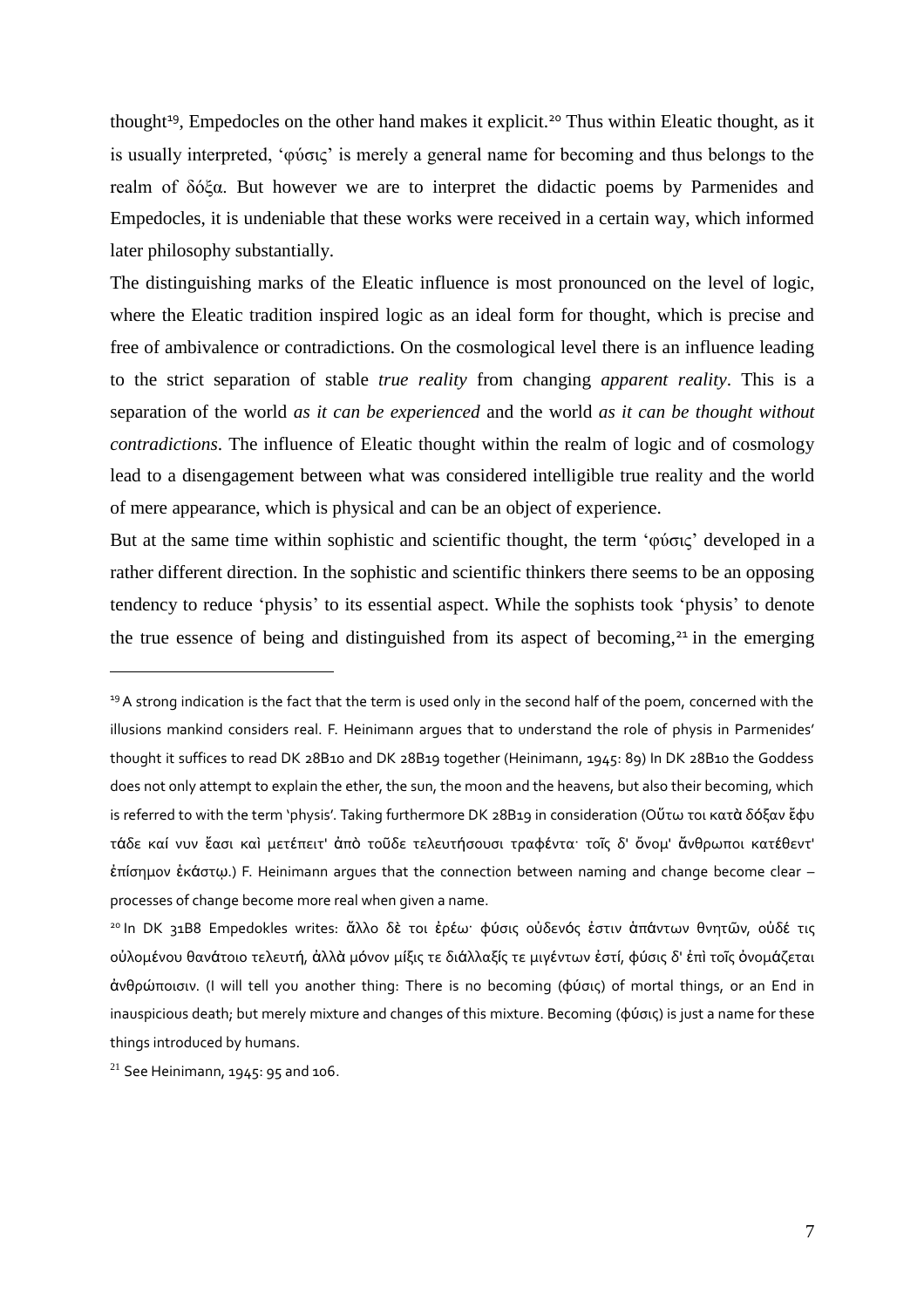sciences, physis is mostly used to refer to the 'usual' or 'normal' state of affairs.<sup>22</sup> Both sophistic and scientific thinkers generally considered physis not as the concept of being of pre-Socratic thought, or as the moving counterpart to intelligible being (ἐόν) as in the Eleatic tradition, but as the naturally existing in opposition to what is given or created by normative laws (νόμος), human or divine.

"Von Parmenides' Physisbegriff führt also kein Weg zur 'sophistischen' φύσις, welche das wahre Wesen, welche das von allen sekundären, besonders menschlichen Zutaten unbeeinflußte So-Sein der Dinge bezeichnet." (Heinimann, 1945: 92) So with the development of scientific, sophistic, Eleatic and Socratic philosophy we see the first attempts to overcome the etymologically grounded ambivalence of the term 'physis' through a division, which over time led to a separation of the antithetical aspects formerly united in the ancient concept of 'physis'. What therefore connects Eleatic and the scientific-sophistic thinkers is the attempt to strictly separate being and becoming in the concept of 'φύσις'. In both traditions there is no room for the more ambivalent concept of φύσις as *becoming nature*. <sup>23</sup> This lead to the strange result that the term 'physis' could now be used to refer either to materiality and unintelligible change, or to essential determination and natural order. Thus the concept of 'physis' as *becoming nature* was divided into *unintelligible (becoming) materiality* and the *nature (essence) of something*.

# 4 THE RE-INTEGRATION: PLATO'S *TIMAEUS* OR THE GENERATION OF A NATURAL ΚΌΣΜΟΣ

One consequence of these divisions is that 'physis' could either be used synonymously with ὕλη to refer to a "permanent ground" (Cornford, 1957: 178), the passive, unordered and

<sup>&</sup>lt;sup>22</sup> Herodot 2,38 (here κατὰ φύσιν is used in this sense), Herod. 4,50,2 or 5,118,2. After about 400 BCE this use can be also found in medical writings. See Heinimann, 1945: 97f.

<sup>&</sup>lt;sup>23</sup>The reasons behind these developments are unclear. One reason for the degradation of 'physis' in Eleatic thought might be that ambivalent concepts like 'physis' do not lend themselves to rigorous logical manipulation in the Eleatic style. Furthermore the concept of becoming nature cannot lead to an objective foundation for knowledge, because becoming nature merely implements an evolving and changing natural order and not an unchanging intelligible system. This might be the reason 'physis' played a central role in sophistic thought.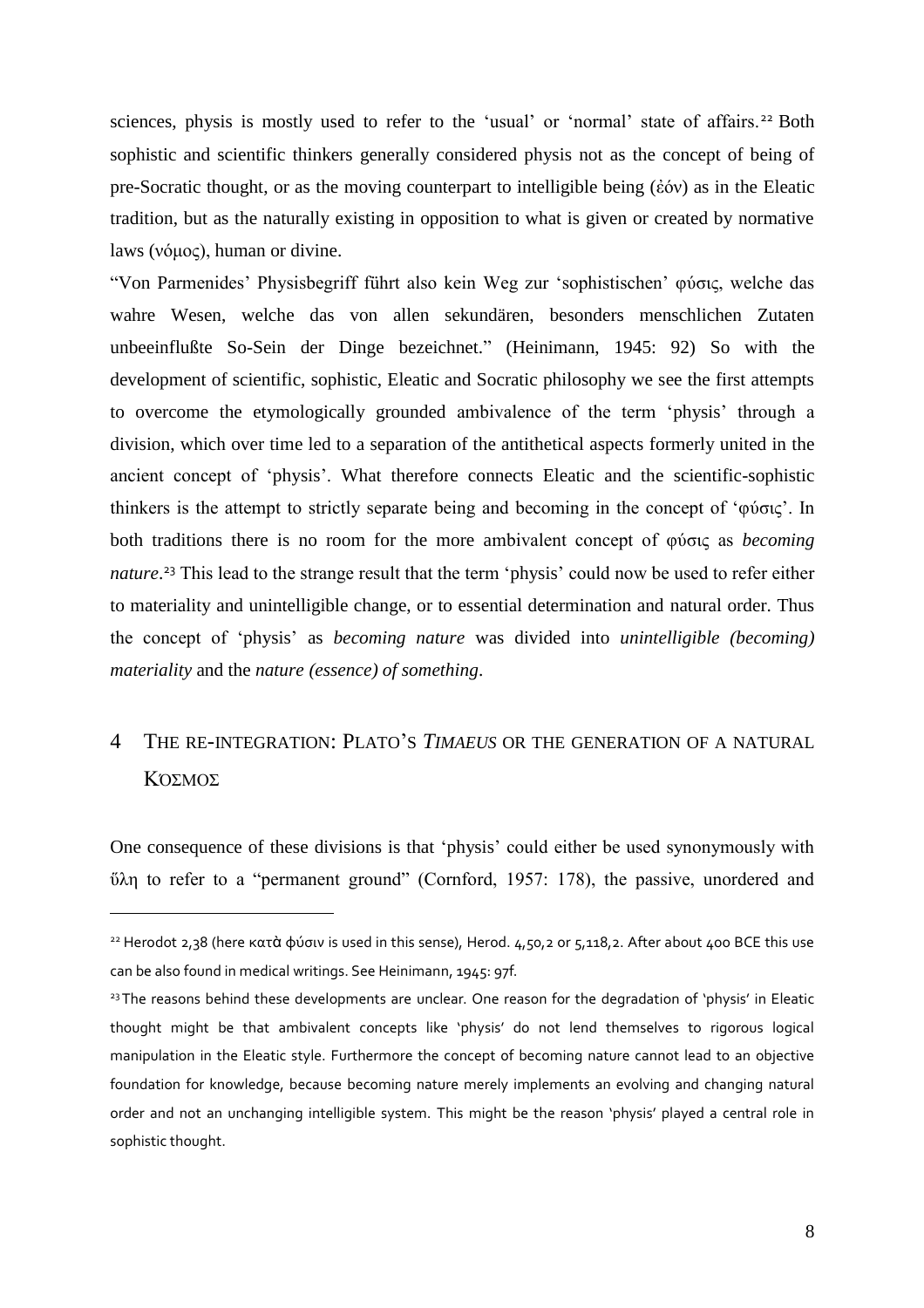inanimate material fundament of reality.<sup>24</sup> So that it could be "conceived [of] as the ultimate [...] stuff out of which the world grew". (Cornford, 1957: 124) Or 'physis' could be used to talk about the timeless essence, the nature or substance of something. These essential aspects were then associated with abstract entities and the immaterial and unchanging kind of being attributed to the ideas or substances. With these developments a dichotomy between being and becoming, between nature and law, between material and essential was opened up that led to the split of the formerly unified 'physis' as a *concept of being*.

Interestingly in the *Timaeus*, which is precisely an investigation into the *becoming nature* of the cosmos, both aspects are given a separate account, thus preserving the distinction, but these accounts intertwine, thus realising a new form of unification of these aspects. This new integration became necessary since with Plato's Socrates an emphasis on ethical and political aspects was introduced into the investigation of reality. These ethical and political ideals could neither be founded on changing material beings, nor could objective ethical norms be justified by referring to natural essences that were not subject to normative laws. Thus in the *Timaeus* Plato developed an idea of reality that combined objective norms with a becoming material reality.

#### 4.1 The Dialogue

 $\overline{a}$ 

The *Timaeus* is a twofold account of the construction of the physical world<sup>25</sup> by a divine Intellect – the Demiurge (Craftsman). This focus on the concrete physical world and its becoming is quite unique within the platonic corpus. <sup>26</sup> But the main difference between pre-Socratic cosmology and the account in the *Timaeus* is that Plato did not only attempt to provide an account of the facts of existence, but at the same time also wanted to provide an explanation for the beauty and order present in the world. Timaeus argues that irrespective of

<sup>&</sup>lt;sup>24</sup> Even if this is not the only use of 'physis' in later Greek philosophy, it is a very widespread use of the term.

<sup>25</sup> Most interpreters subscribe to this interpretation of the *Timaeus*, see Strange, 1985. But the fact that the world is physical is not presupposed but deduced. Its corporeality is deduced from the fact that the world is a thing that has a becoming. From its corporeality its visibility and tangibility are deduced, from these in turn its composition of fire and earth. See Zeyl, 2000: xxxix.

<sup>&</sup>lt;sup>26</sup> In the other dialogues concrete reality is usually only mentioned as a moving and changing reflection of true reality.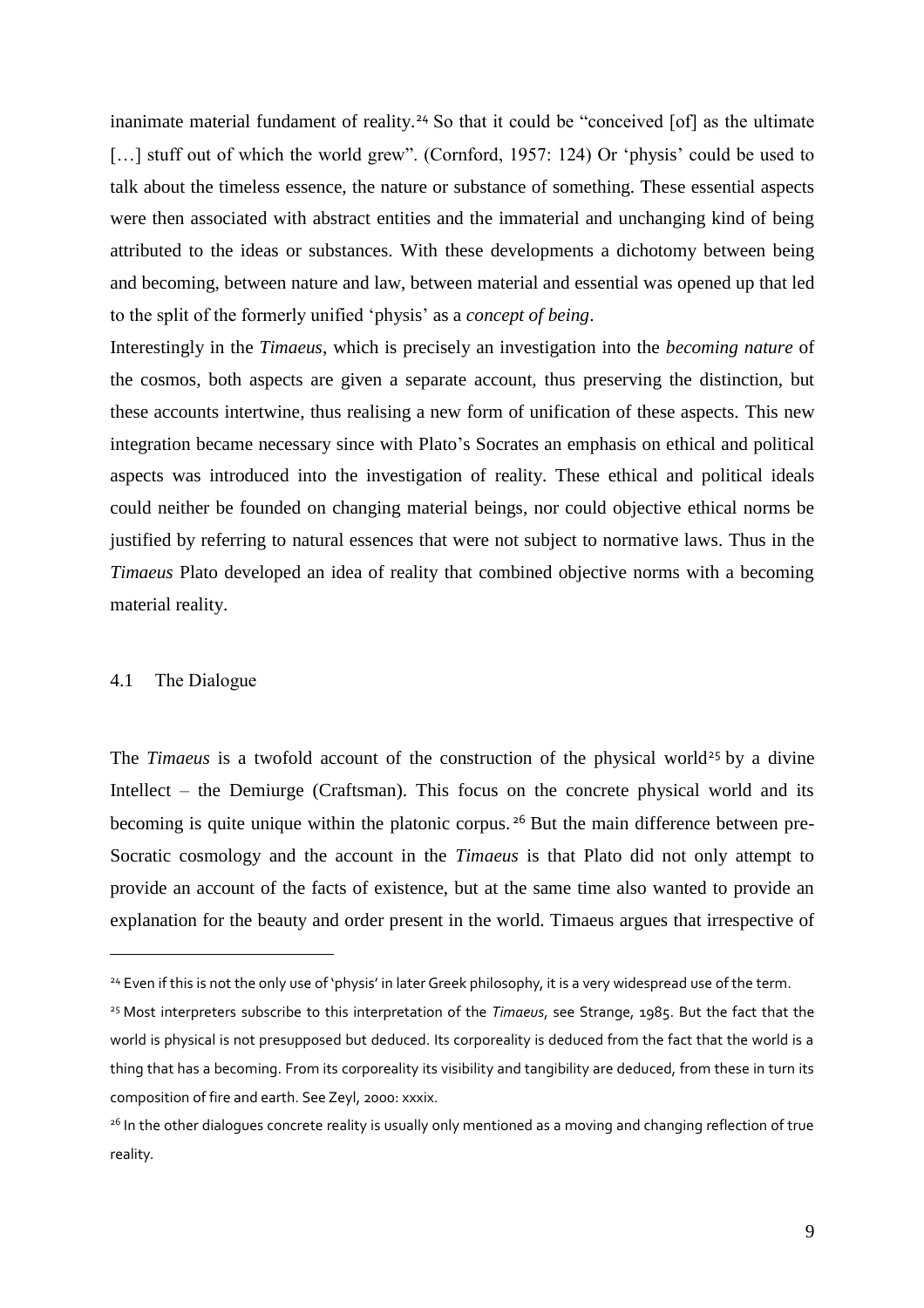the apparent deficiencies, problems and inharmonious changes that we experience in our lives, the natural world was created in such a way as to embody a knowable and beautiful systematic order: It was created in such a way as to make an objective and stable ethical and political system possible. Timaeus' explanation for this stability, beauty and order hinges on the idea that our world is an imitation of an *ideal* model created by a *beneficent Intelligence*. But not everything within the world is ordered as best as it could possibly be, since the material out of which the κόσμος is fashioned possesses properties that restrict the possibilities for creation. (30a)

This argument leads to the question of existence before the becoming of the κόσμος, thus the question of what exists before existence – which is a rather tricky problem. During the first account of the generation of the κόσμος, Plato only tells us that, what is present before the construction of the cosmos, is visible (ὁρατὸν) and moving chaotically (κινούμενον ἀτάκτος). (30a) Thus it cannot be identified with the chaotically moving but invisible  $\chi \omega \rho \alpha$  (50d-51a) that will be introduced in the second account, without very strong arguments. What both the first and the second account do have in common is that before the construction of the cosmos there is something that the Craftsman uses to fashion the κόσμος, even though the characterisation of what there is before the κόσμος varies.

But the properties of the pre-cosmic material do not only guide what the Craftsman can fashion, as a sum these constraints are also the reason why Timaeus has to give a second account of the becoming of κόσμος that deals with the 'Necessity' caused by the pre-cosmic material. "Nevertheless, in his wisdom the Craftsman is for the most part able to turn these constraints to good advantage, to serve in the production of things that are good and beautiful (this is the 'persuasion' of Necessity by Intellect  $-48a2-5$ ), although there will be occasions in which intellect must make concessions to Necessity." (e.g. 74e-75d) (see also Zeyl, 2000: xxxiv) And since the world we live in is a result of the mixture of both Necessity and Intellect<sup>27</sup> Timaeus needs to give two accounts of the generation of the κόσμος:<sup>28</sup> The first

<sup>&</sup>lt;sup>27</sup> Before Timaeus begins with his accounts, he introduces a fundamental distinction between the unchanging (the realm of the νοητός τόπος or κόσμος – the intelligible and ordered) which we can know through conceptual considerations (τὸ μὲν δὴ νοήσει μετὰ λόγου – 28a1) and the changing (the realm of the αἰσθήτος – the perceptible and sensual) which we can merely experience and only have opinions of (μετ᾽αἰσθήσεως ἀλόγου δόξαστόν – 28a2). But even with this distinction in place Timaeus admits that he is still not able to give a full account of the genesis of the natural κόσμος.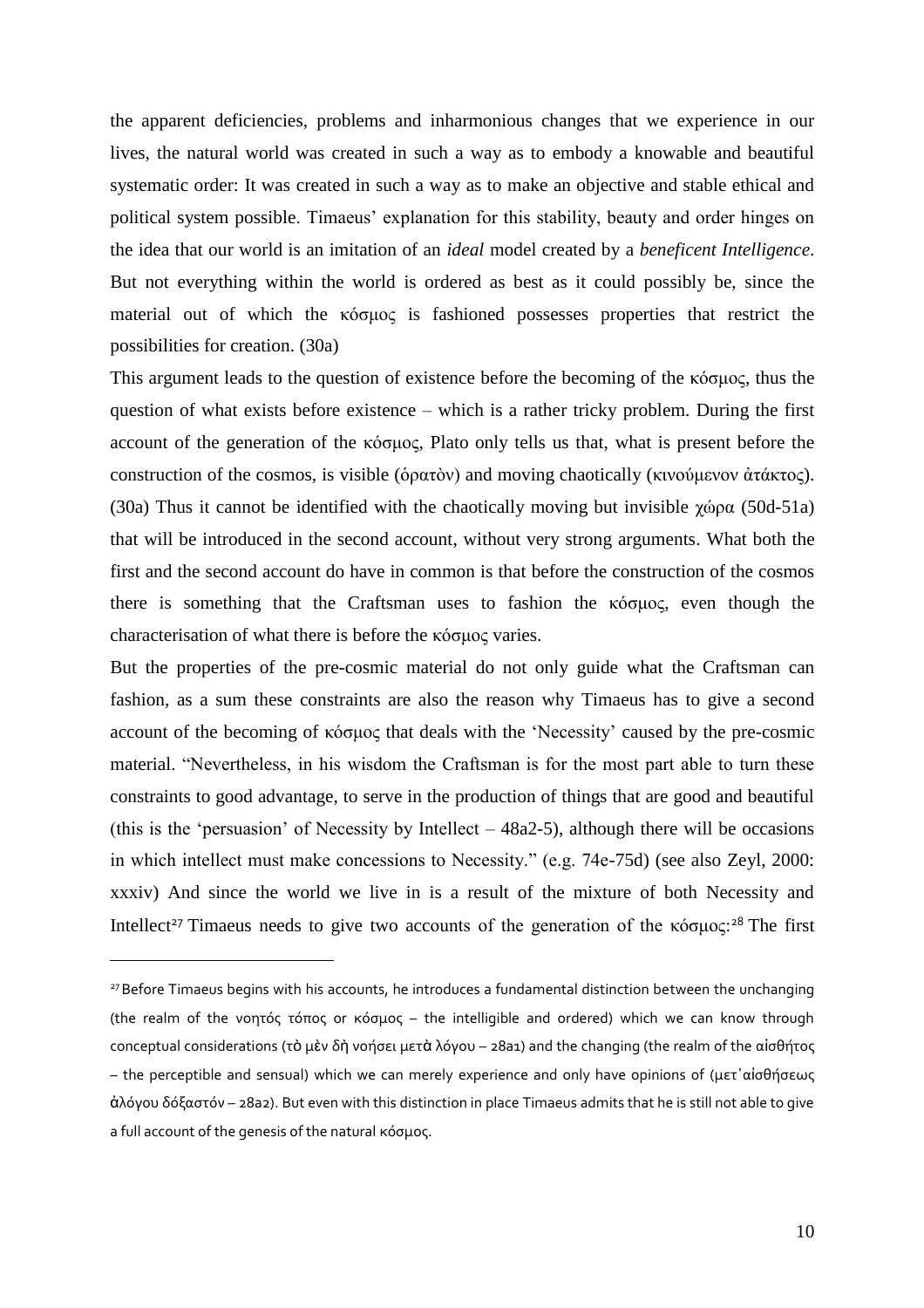account is focused on what has been crafted by the Intellect (47e4), while the second account is focused on the things that have come about by Necessity (47e5).

### 4.2 The first account – the purposeful and intelligible order of things

The key feature that characterises the concept of *nature* in the *Timaeus* is the fact that nature does not possess the power of self-generation – until the Craftsman provides it. Nature has lost the power to self-create organic order. Before the intervention of the Craftsman, there exists only a chaotically moving pre-cosmic materiality and without the Craftsman there would be no becoming, no animation and thus no life. The Demiurge has to convince a disobliging material to take on the systematic structures and exhibit the harmonious movements considered advantageous by the intellect in order to render the world inhabitable. A *super-natural Craftsman* has to fashion and introduce a soul to animate the world and thus to enable the κόσμος to be a place of life, harmonious movement and growth. This means that only an intelligible order can be the source of live and movement. This way intelligibility is introduced into the concept of nature and it is only thanks to the acts of a 'practical' intelligence<sup>29</sup> that the cosmos appears to be the self-generating natural organism that we live in. But the platonic κόσμος is not only an intelligently ordered structure, it is also still a *natural* κόσμος. The Demiurge constructs the κόσμος in such a way as to appear as an animated and living organism. (30c-f) The resulting natural κόσμος is a living thing (ζῷον), which is still connected to growth, change and life – but it has been created this way by a super-natural intelligence.

Consequently the natural κόσμος that becomes through the process of construction embodies precisely the properties that had previously been associated with 'physis'. The erlier thinkers thus were not wrong in describing the world as physis, they just hadn't realized that this

<sup>28</sup>Plato does not use the term 'physis' anymore when he talks about nature, thus the *Timaeus* is not περί φύσεως in the traditional sense. Instead Plato uses the terms 'κόσμος' (28a, 30b, 92c), 'οὐρανός' (28b, 31a, 92c) and the concept of a becoming θεός (34a, 92c).

<sup>&</sup>lt;sup>29</sup> There has been much speculation on whether the Demiurge, as a Craftsman, should not be associated with practical reason instead of rationality.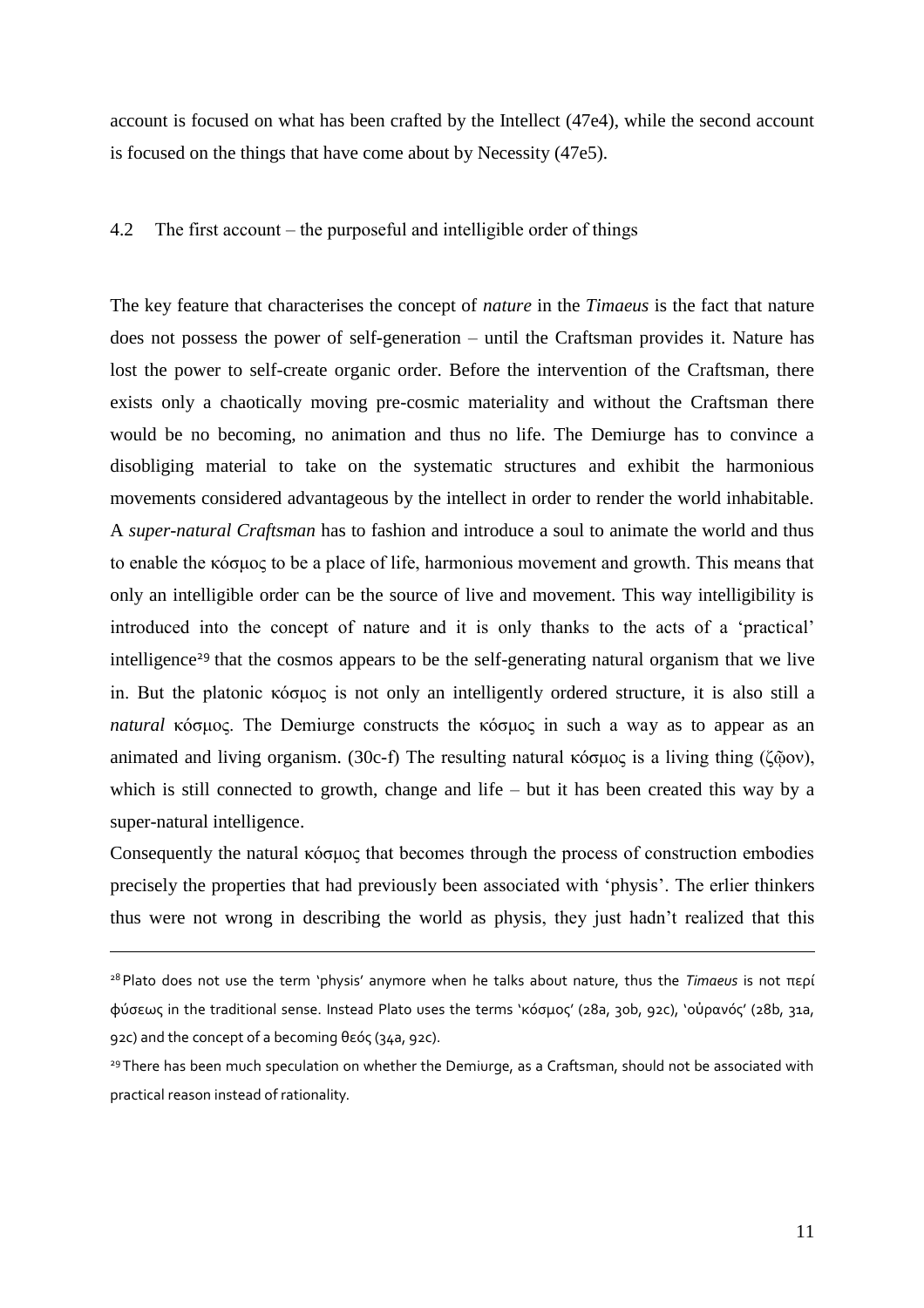constitution was only the result of a process of creation, inspired by an ideal model and executed by a divine Intellect.

Alles bisherige naturforschende Untersuchen der Ioniker und Italiker ist insofern begriffslos und einseitig, als es beim Stoff, seinen Formationen und Prozessen stehengeblieben war. Geist ist jedoch nicht nur Subjekt und Konstrukteur von Naturerkenntnis, sondern von Natur selbst. Die gesamte Anlage des *Timaios* will diese Einsicht fest machen, […] (Zekl, 1992: XLI).

In the *Timaeus* the natural κόσμος *becomes* an animated organism, structured through intelligent principles. Therefore it embodies both the principles of physis (animation, selfgeneration) *and* of κόσμος (order, intelligibility). But none of these properties (of animation, self-generation as well as order or intelligibility) are truly self-generated, truly *natural*. All of these properties are introduced and imposed on a chaotic pre-cosmos by a super-natural Craftsman, who conceives of these properties by looking at an ideal model.

4.3 The second account – Necessity

 $\overline{a}$ 

While the distinction between the ideal model and the imitation of the model was sufficient for the first account of the noetic order of the world, for the account of Necessity a third kind (called the ύποδοχή – receptacle, accommodation or  $\chi \omega \rho \alpha$  – space, room) is introduced. Timaeus argues that a new basis is needed in order for him to be able to account for the coming together of the triangles and the shaping of the elements – the third kind. (49e-50a) This third kind is supposed to provide an unchanging ground or room<sup>30</sup> for the 'suchlike' elemental qualities and their constituents, the triangles, to appear and from which to perish. The concept of the third kind is notoriously difficult and Plato clearly struggled with its description.<sup>31</sup> Simplifying, the various descriptions offered in the *Timaeus* are usually reduced

<sup>&</sup>lt;sup>30</sup> The receptacle does not change in the process of receiving 'suchlike' things, or when they perish.

<sup>&</sup>lt;sup>31</sup> He employs two main strategies to elucidate the nature of the third kind. The third kind can be characterized negatively by denying that it can be described through any rational and finite predication, since it has no relation to the fundament of predication, i.e. the ideas, at all, or it can be described positively through images and metaphors. Plato mainly focused on the second strategy and there are four instances of the metaphoric description 48e, 50c, 52a, 52d. There the chora is described as a midwife, as a mother, as the location for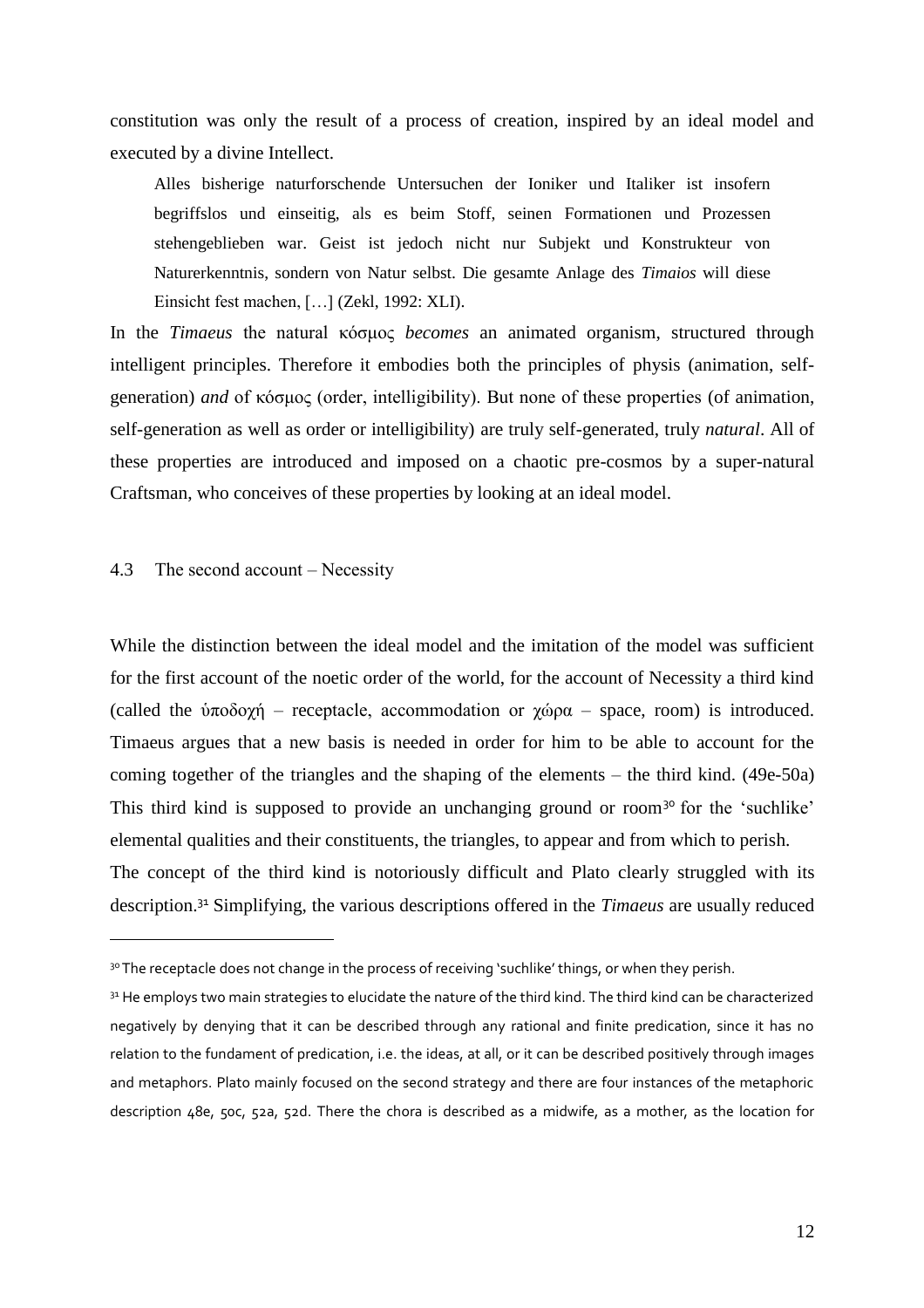to the following characterisations: The third kind is an invisible and undetermined (50d-51a) material substratum of change (50c) and/or it is the space or room ( $χώρα – 52a-b$ ) where these changes take place.<sup>32</sup> Furthermore the  $\chi$ ώρα is also the fundament for the creation of the triangles. They are fashioned out of or in the chaotically moving pre-cosmic ὑποδοχή/χώρα, which is full of and/or is made out of irregular shapes and movements. (52d) Timaeus claims that these irregular movements of the pre-cosmos caused aggregations of material that lead to the accidental formation of 'traces' of the elemental kinds. <sup>33</sup> (52d-53b) But only the introduction of intelligibility through proportion and measure, i.e. the introduction of distinctive shapes and numbers by the Demiurge, yielded a material adequate for the construction of the elemental kinds, as we know them. (53a-c)

If the chaotic movements and the order imposed on them through proportion and measure should account for the material aspect of nature, this implies a concept of matter grounded on geometry, caught up in chaotic movements. This fundamentally geometric conception of matter foreshadows the mathematical understanding of Nature fully developed by Galileo and the 'materialist' understanding of matter as extended material – inorganic, and inanimate –, which is not moving according to any inherent final cause or inherent law but merely moving mechanically. So for example "[t]he sensible quality of hotness is the quick, cutting action of small, pyramidally shaped fire bodies that affects the sense of touch [...]. (62a)" (Miller, 2003: 92) The geometric shapes and their movements then turn out to be the basis of the sensible qualities that we experience. On the other hand, if the chaotically moving ὑποδοχή is to be considered the material basis of the κόσμος a metaphysical concept of matter emerges that anticipates the prima materia.<sup>34</sup> Either way the material basis of becoming and Nature is not characterised by life, self-generation or even just sensible properties but mainly by

change and as space where change can happen. See Gloy, 1986: 81. For a thorough description and analysis of all four metaphors see Miller, 2003.

<sup>&</sup>lt;sup>32</sup> These two readings, as a substrate and as a space, are discussed thoroughly in Zeyl 2000: lxii or in Gloy, 1986: 82. For the question whether these descriptions are identical or not see Gloy, 1986: 83.

<sup>33</sup> It is not clear whether the pre-cosmos was made out of irregular shapes or whether it couldn't be attributed any shape. See Cornford, 1957: 200.

<sup>34</sup> With the difference that Plato's χώρα is characterized as a substratum as well as room or space, while the prima materia is "a purely indeterminate substratum underlying all material composition and providing the ultimate potentiality for all material existence". (Graham, 1987: 475).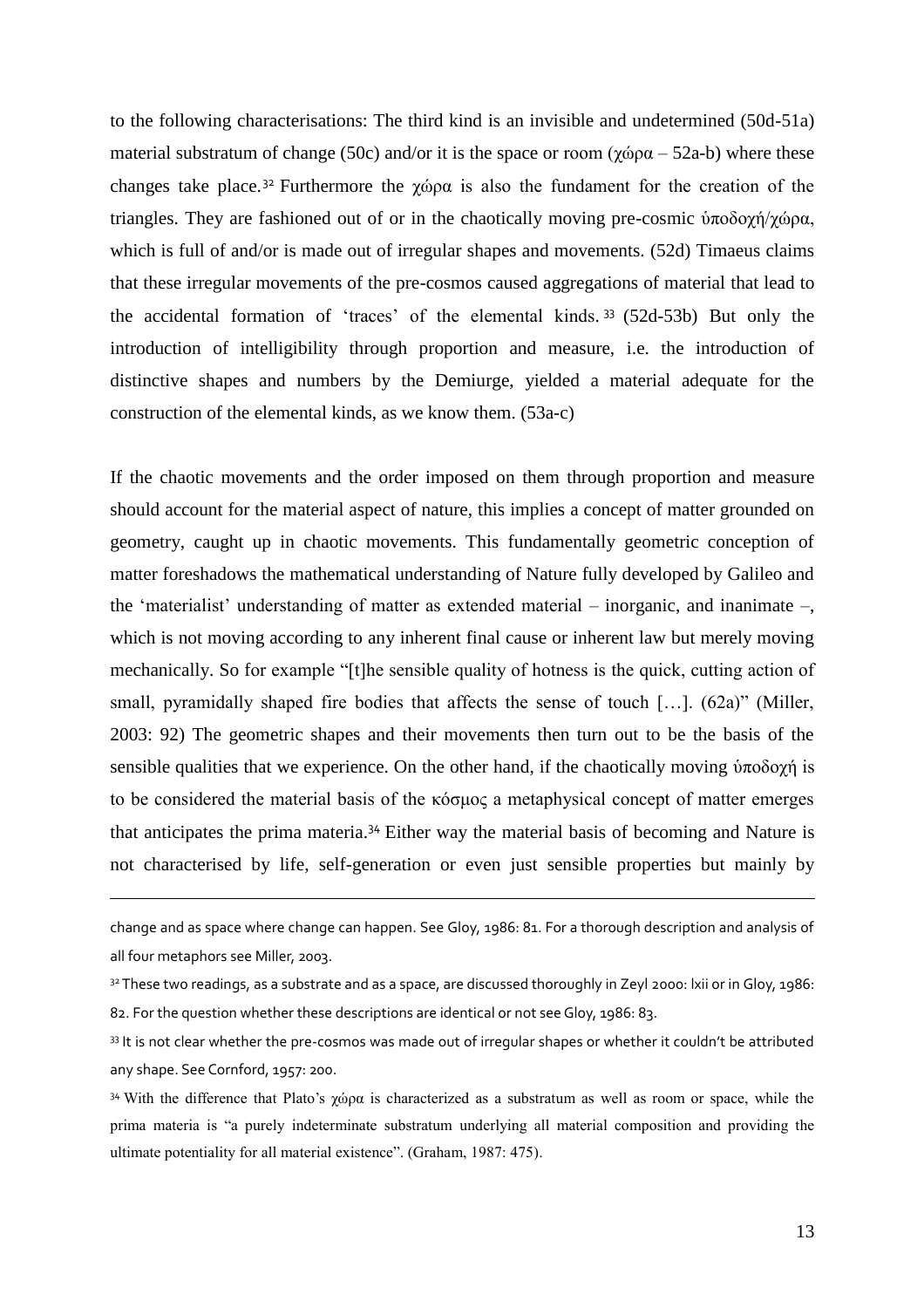metaphysical materiality, geometrically determined forms or entities and their respective movements. So While the Ionian philosophers had considered "the physical processes […] as the true and only causes of all things (αἴτια τῶν πάντων 46d) […] due to their properties or 'powers' (δυνάμεις) […]. Plato intends to maintain that they are not original causes of motion and of world-formation.**"** (Cornfort, 1957: 162)

# 5 CONCLUSION

 $\overline{a}$ 

It is very interesting that in the *Timaeus* Plato needs to provide two accounts of the becoming of the world, one reflecting on the intelligible aspects and one explaining the material constraints of Necessity – accounting thus for the two aspects that were combined in the understanding of world as physis, as *becoming nature*. In the *Timaeus* the results of the selfgenerating power of nature, namely the self-creation of life, organic order and purposeful movements tended to be interpreted as a result not of nature but of intellect or nous. Beauty, order and harmonious movements present in nature are not considered to be the result of selfgeneration anymore, but to be caused by an intellect or a soul endowed with intellect. This opposition of a *natural becoming of order without intelligence* and an *intelligent and purposeful creation of a systematically structured κόσμος* lies at the heart of platonic cosmology. It is expressed very well in the *Sophistes*: the stranger claims that in regards to the genesis of the world we have only two options. Either the world has come to be through the design of a divine intelligence, or via a physis that generates without intelligence, by bringing forth everything through some self-acting cause (Soph. 265c).<sup>35</sup> This opposition between a natural spontaneous power generating an organic order<sup>36</sup> and the creation of an intelligible and systematically structured κόσμος through design gives raise to the dual cosmological account in the *Timaeus and arguably to the modern forms of understanding Nature either as* 

<sup>&</sup>lt;sup>35</sup> A similar account of these matters and the moral and ethical consequences of this understanding of 'physis' can be found in *Laws* 888e-890b.

<sup>&</sup>lt;sup>36</sup> One can speak of an 'organic order' of physis, since the term 'physis' (as well as its Indo-Germanic root) also had some normative aspects: "Schon die indogermanische Wurzel zeigte eine vermittelnde Funktion zwischen Sein und Werden, Einheit und Vielheit, sie konnte die Gesamtheit der Welt wie auch Einzelaspekte daraus bezeichnen, und ein Element des Normativen, der Schönheit und Vollkommenheit machte sich immer wieder bemerkbar." (Mannsperger, 1969: 285)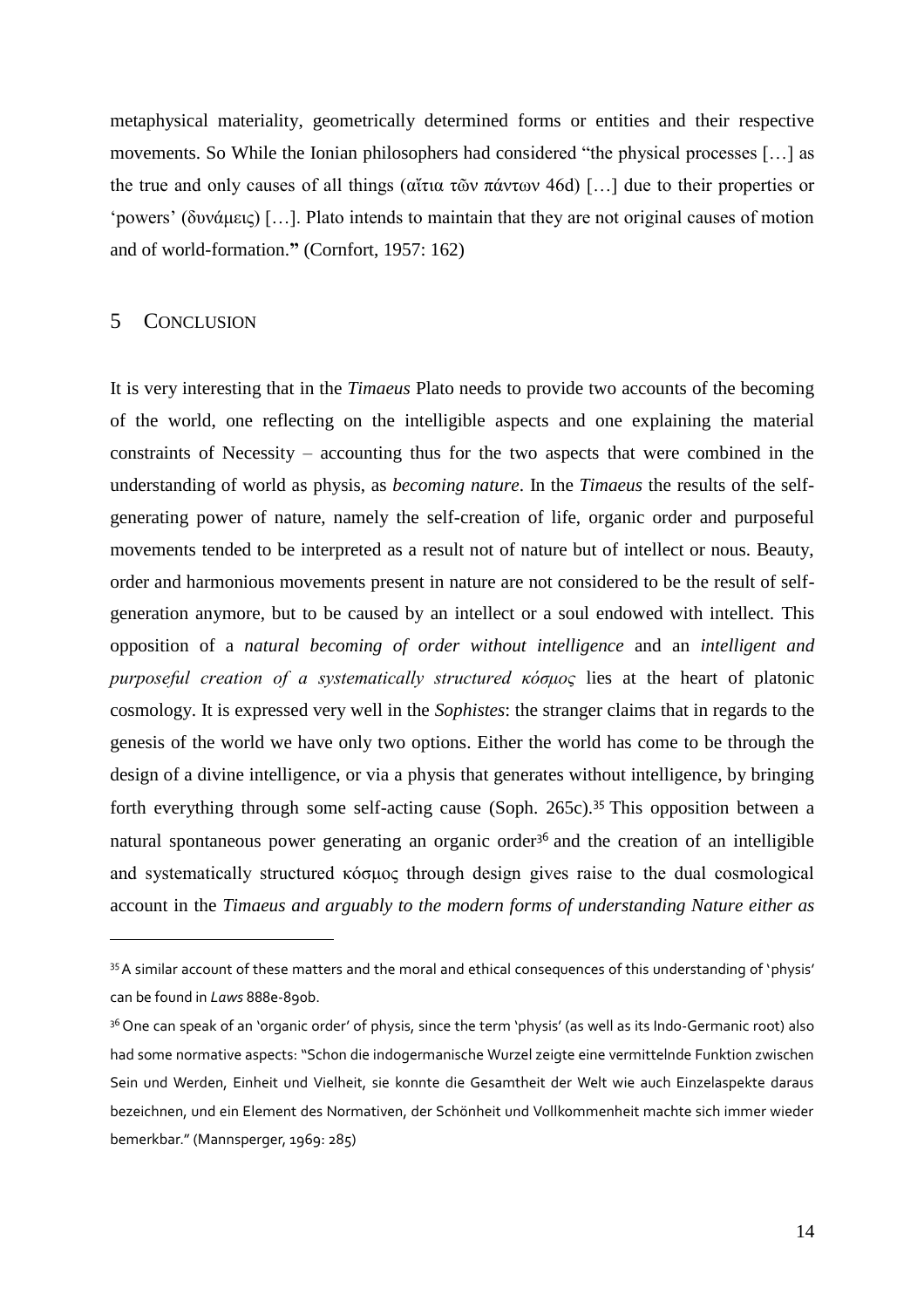*the sum of all things that self-generate or the modern mathematical understanding of Nature born with Galileo dominant to this day*. With this paper I hope to have shown a different but still viable way of thinking about Nature as an active material process combining passive materiality, order and intelligibility.

### 6 REFERENCES

[Prom.] Aischylos. 1988. Prometheus in Fesseln. Bilingual edition. Edited and translated by Dieter Bremer. Frankfurt: Insel Verlag.

Aristotle. 1991. Complete Works. Translated by Jonathan Barnes, Princeton: Princeton University Press.

Bremer, Dieter. 1989. Von der Physis zur Natur. Eine griechische Konzeption und ihr Schicksal. In: Zeitschrift für philosophische Forschung. Vol. 43. pp. 241-264.

Burnet, John. 1908. Early Greek Philosophy, 2<sup>nd</sup> edition.

Burnyeat, M.F. 2005. Eikôs muthos. Rhizai 2. pp. 143 -165.

Cairns, Huntington. 1961. Introduction to The Collected Dialogues of Plato. Princeton: Princeton University Press. pp. xiii-xxv.

Charlton, William. 1983. Prime Matter: A Rejoinder. Phronesis. Vol. 28, No. 2. pp. 197-211.

Clay, Diskin. 1969. De Rerum Natura: Greek Physis and Epicurean Physiologia. In: American Philological Association. Vol. 100. pp. 31-47.

Cornford, F.M. 1957. From Religion to Philosophy: A Study in the Origins of Western Speculation. New York: Harper and Row.

Cornford, F.M. (Transl. & Ed.) 1997. Plato's Cosmology. The Timaeus of Plato. Indianapolis: Hackett.

Diller, H. 1939. Der griechische Naturbegriff. Neue Jahrbücher für Antike und deutsche Bildung 114. pp. 241-257.

[DK]. Diels, H. 1934-1958. Die Fragmente der Vorsokratiker, Band I-III. Edited by Walther Kranz. Berlin.

Gloy, K. 1986. Studien zur Platonischen Naturphilosophie im Timaios. Würzburg.

Graham, Daniel W. 1987. The Paradox of Prime Matter. In: Journal of the History of Philosophy. Vol. 25. pp. 475-490.

Heinemann, Gottfried. 2001. Studien zum griechischen Naturbegriff I. Philosophische Grundlegung: der Naturbegriff und die 'Natur'. Trier: Wissenschaftlicher Verlag Trier.